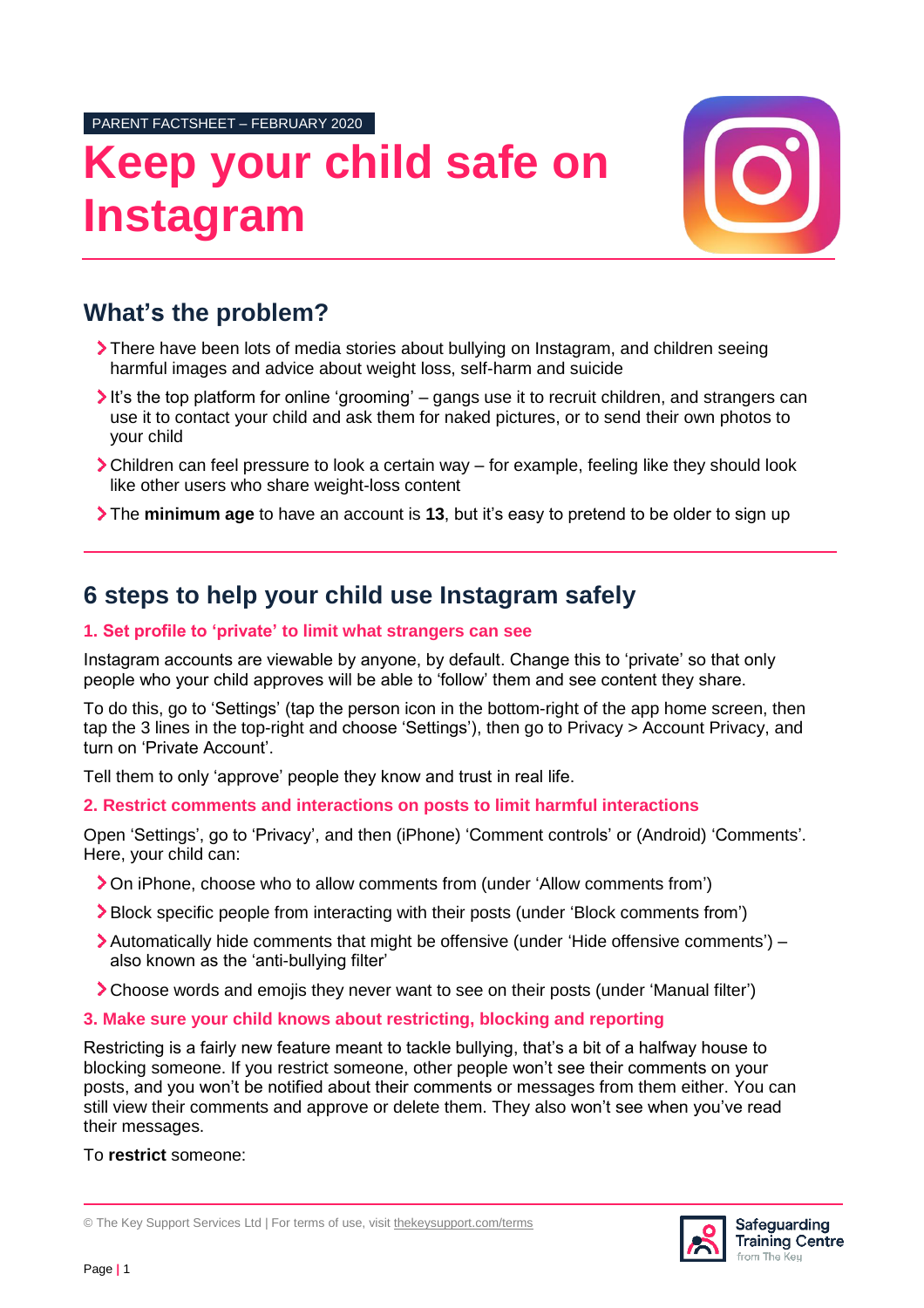- Swipe to the left (iPhone) or tap and hold (Android) on a comment they've left, tap the exclamation mark, and then Restrict; or
- Go to their profile, tap the 3 dots in the top-right, then choose restrict

Young people are often reluctant to block others, so reassure your child that **blocking and reporting is anonymous**. This is the slightly more complicated bit:

- To **block** an account, tap the 3 dots at the top-right of the person's profile (to get there, tap their username at the top of a post), then choose 'Block', then tap 'Block' again to confirm
- To **report a photo in a feed**, tap the 3 dots icon at the top of the post, then tap 'Report'
- To **report a comment**, tap the speech bubble below the post, then swipe to the left (Apple), or (Android) tap and hold on the comment. Tap the exclamation mark, choose whether it's spam or a scam, or abusive content, and then select a reason why
- To **report an abusive photo, video or message that they've received directly**, open the conversation, tap and hold the abusive message, then tap 'Report'. Choose a reason for reporting the message, then tap 'Report' again
- To **report a profile**, tap the 3 dots in the top-right of the user's profile, then tap 'Report'. Follow the on-screen instructions and choose a reason for reporting the profile

#### **4. Remind them to be careful about what they share and with who**

It's easy to screenshot messages or images and share them with others. Before they share anything, tell your child to ask themselves: "would I be happy for other people to see this?"

In particular, make sure your child knows **not to take, share or view naked or sexually explicit pictures of themselves or another child, either voluntarily or if asked to by someone else**.

This is known as 'sexting' and is illegal, even when the person doing it is a child. Apart from being illegal, it can have lasting consequences and make your child vulnerable.

#### **5. Consider setting a daily limit on use**

You might have seen stories about children becoming obsessed with Instagram. Setting a limit for how much time your child spends on the app is one thing you can do to prevent this.

Agree a time limit together. Then go to 'Settings' > 'Account' > 'Your activity' > 'Set daily reminder', and choose a time limit. Your child will then get a reminder once they've reached the limit.

#### **6. Tell our school about any bullying or grooming concerns you have**

Signs they may be being targeted by a gang or groomed for other reasons include having new, unexplained possessions, changes in friendship groups, behaviour and mood, and unexplained injuries.

#### **Sources**

- > [Instagram Help Centre, Instagram](https://help.instagram.com/) *https://help.instagram.com/*
- [Empowering our community to stand up to bullying, Instagram](https://instagram-press.com/blog/2019/10/02/empowering-our-community-to-stand-up-to-bullying/) *https://instagram-press.com/blog/2019/10/02/empowering-our-community-to-stand-up-to-bullying/*
- > [Instagram, Net Aware](https://www.net-aware.org.uk/networks/instagram/) *https://www.net-aware.org.uk/networks/instagram/*
- > [Instagram biggest for child](https://www.bbc.co.uk/news/uk-47410520) grooming online NSPCC finds[, Instagram 'helped kill my daughter',](https://www.bbc.co.uk/news/av/uk-46966009/instagram-helped-kill-my-daughter) and Instagram eating [disorder content 'out of control',](https://www.bbc.co.uk/news/uk-47637377) BBC News *https://www.bbc.co.uk/news/uk-47410520, https://www.bbc.co.uk/news/av/uk-46966009/instagram-helped-kill-my-daughter and https://www.bbc.co.uk/news/uk-47637377*
- [Joint inspections of child exploitation, GOV.UK –](https://www.gov.uk/government/publications/joint-inspections-of-child-sexual-exploitation-and-missing-children) Ofsted *https://www.gov.uk/government/publications/joint-inspections-of-child-sexual-exploitation-and-missing-children*

This factsheet was produced by [Safeguarding Training Centre from The Key](https://safeguarding.thekeysupport.com/)**: thekeysupport.com/safeguarding**

© The Key Support Services Ltd | [thekeysupport.com/terms](https://thekeysupport.com/terms-of-use)



Safeguarding **Training Centre** from The Keu